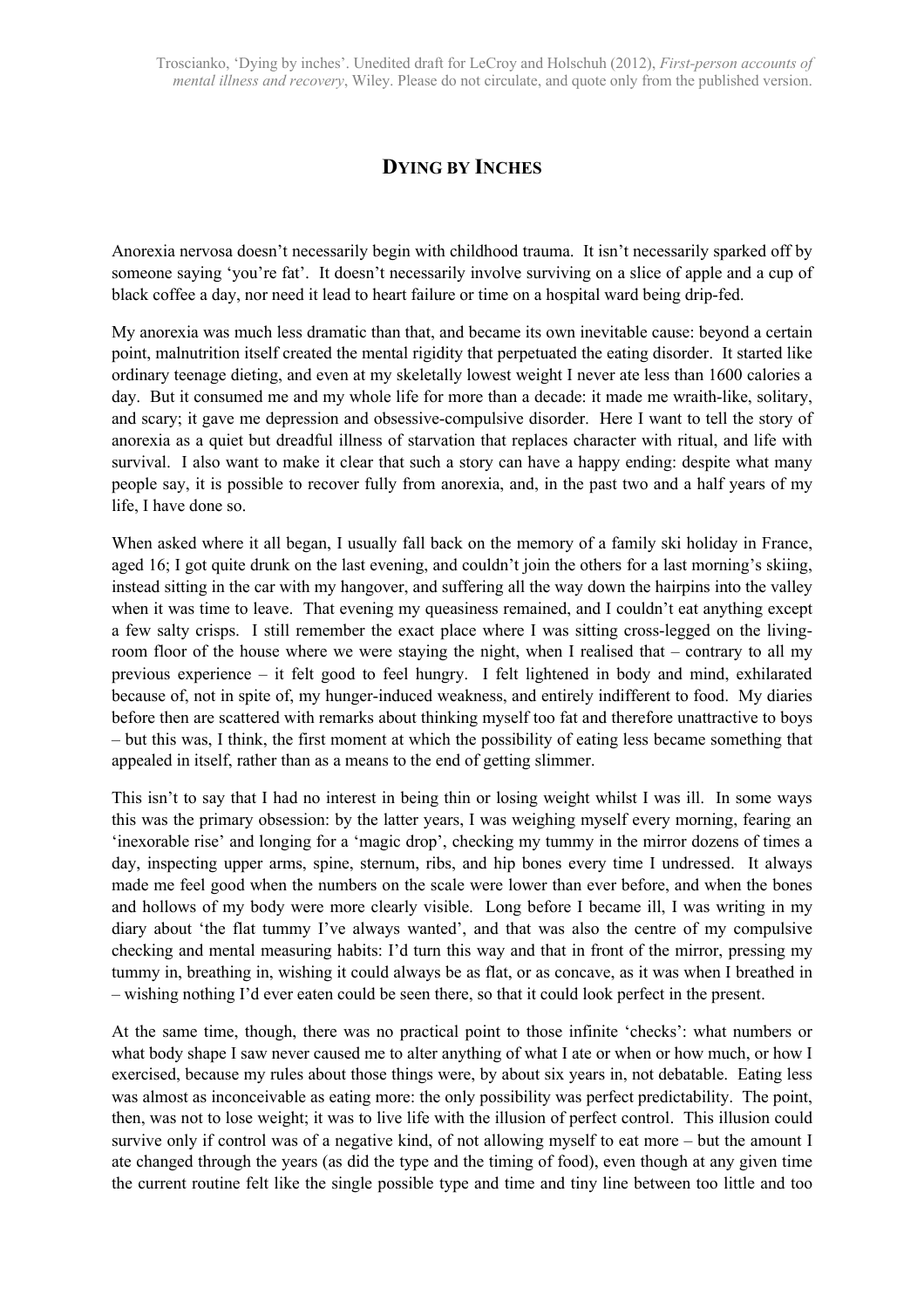much. The equally urgent point of it all – the deferral, the restriction, the minute weighing of every gram – was to be able to get through the day without misery overcoming me – and that was possible, I believed, only because I had the guiltless ecstasy of perfectly orchestrated food to look forward to at the end of it.

Paradoxically, then, the ultimate goal of the anorexia, in the later years, was to allow food to be the ultimate pleasure. I couldn't believe that any other pleasure people told me their lives contained could be comparable to the agonised anticipation, throughout the long hours of hunger and cold and tiredness, and finally the half-delirious consummation of the act that was eating my nightly 450 calories' worth of cheap milk chocolate (nearly a whole 100 g bar). That act made my muscles relax and my mind soften with the sheer delight of feeling the squares of dissolving, creamy sweetness in my mouth, with the sensual bliss of chewing them rapidly, in bed with eyes closed, the entire day having been a prelude to this moment, and nothing more to do now but turn off the light and sink down into the covers, warmed by the electric blanket I needed even in the summer, and fall asleep in the brief calm of the sugar high. My aunt told me I should want to go to parties, go skiing, have boyfriends, have sex – but I found most people dull, I feared the cold more than anything, I needed privacy and predictability more than anything, and I felt no physical desire for anything but food. No one else understood how complete the delight of guilt-free eating was for me; no one else who wasn't starving could possibly understand. I felt I'd found the key to the most sublime happiness possible on earth – and yet the tiniest thing could make me cry, and laughing was far too much effort.

All the arguments for change that were put to me by my family, by my few remaining friends, and, in my bleaker moments, by myself were completely impotent because of my certainty of two things: firstly, that without this all-defining entity that was the anorexia, I would no longer know who I was, or have any identity at all; secondly, that life would be even more unbearable if I relinquished this way of giving every day structure, and purpose, and certainty.

As to my identity: to me, 'Emily' became nothing more or less than anorexic Emily. My blank or distraught or irritable or fragile moods, my need for routine and privacy, my slight figure, my lack of friends and my worship of academic achievement, all seemed like innate parts of me, and there seemed no reason to believe that eating breakfast or lunch would make a difference to any of them. The extent to which 'I' was the product of years of malnutrition and the rigid, ritualised mental life and physical limitations that malnutrition itself created was not something I was capable of comprehending, since to do so I would have had to imagine my life as otherwise than it was – and I had neither the ability nor the desire to do that. It was a perfect vicious circle: the anorexia had become so completely what I was that I couldn't see how completely it had taken over 'Emily', nor could I therefore have any motivation to try to find her again.

In a much more pragmatic sense, anorexia gave structure to my day and to my life. The majority of my anorexic years were spent at the University of Oxford, first as an undergraduate, then as a Masters student, and finally as a doctoral student. I lived on a traditional English narrowboat in the marina in Oxford, with a friend for a year, and then with my brother, Joly, for a year (while he too studied at the university), and after that alone. The marina was pretty and quiet, and the boat a perfect size for one person – and living there in the latter years meant that there were no intrusions on a life that was as completely controlled as a life ever can be, once one has ceded all control to an illness that allows one to pretend that this is not the case. There was no longer the guilt and resentment of sitting wraithlike in my armchair wrapped in rugs while my brother lived a real life – a life in which he would have liked to invite people back to his home, but couldn't expose them to my cold stares and superiorseeming, life-draining presence. Once he'd graduated and moved out, I got up when I wanted, went out on my bicycle straight after getting up, shopped for myself, 'cooked' (i.e. boiled vegetables) for myself, counted the hours of solitary academic work which were how I earned the right to eat, made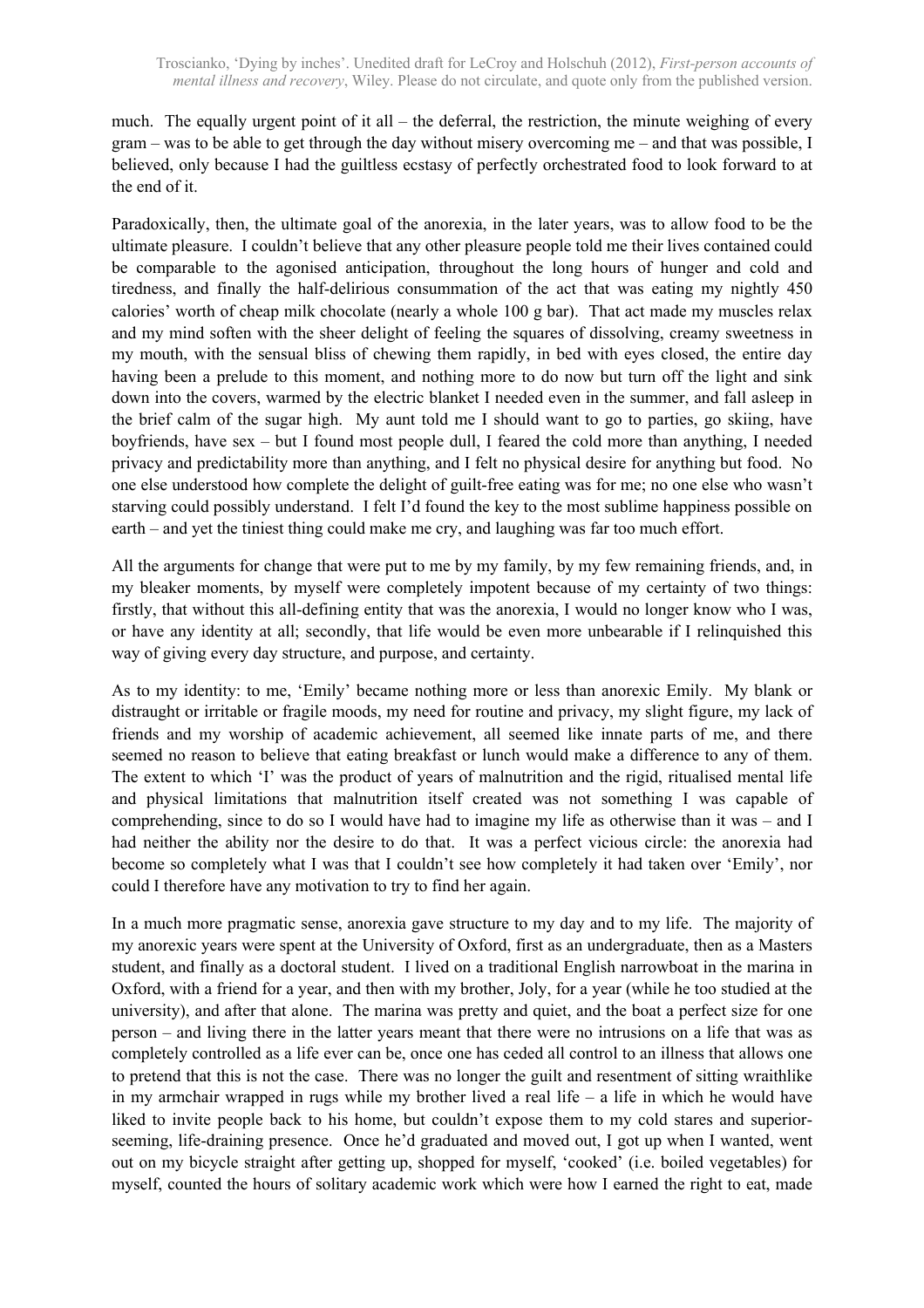my daily series of drinks at their proper (always a little later) times, kept the place cold so as to burn more calories keeping myself warm, and kept it dim (for I lived mostly at night) so as to save money and make it feel more romantic, or give the world softer edges. How odd it feels to look back on all that, and to wonder how I survived even a day like that, let alone so much of my 20s, whereas at the time I didn't believe I could survive if I did things any differently.

I simply couldn't imagine not riding my bike for an hour first thing, on one of two routes, one for weekdays, one for weekends; I couldn't imagine not going to a supermarket nearly every day for more lettuce or cabbage or apples, or cheap bread or chocolate, or low-fat margarine, or low-cal chocolate drink powder, or three different sorts of milk according to which meal it was for, or two unvarying types of cereal, or the particular brand of 'yoghurt break bar' that marked the daily transition from just drinking to starting to eat.

I couldn't imagine not returning to a cold and silent boat to prepare my food – not to be eaten till many hours later – whilst listening to a favourite radio programme, or not then sitting down with my laptop on my rug-covered knees, to begin to read and type with hands encased in fingerless gloves, the first of two cups of tea (with milk) beside me to help the words and the thoughts flow.

I couldn't imagine not following those two teas (both made with the same teabag) with a cup of hot fruit squash (the amount carefully gauged by eye), or the squash with a cup of milky coffee, always aware of how long a two-pint bottle of semi-skimmed milk should last, and trying to reduce the quantities I used against an imagined norm so that there would be more left to add, indulgently, to the mixture of skimmed milk and water with which I ate my muesli, one day in three.

I couldn't imagine not deferring the preparation of each of these drinks, because the longer I went without, the later it became, the stronger and more implacable I had been, and the more quickly I might then legitimately consume all the food that was to come, with a pleasure tinged with wellearned urgency.

I couldn't imagine not resolving, every day, to get to bed earlier and failing, every day, to do so, because failing was also a sort of success in that my will-power was proven – even as it was disproven.

I couldn't imagine not making the cup of Highlights (artificially sweetened chocolate drink) to have with the yoghurt-coated GoAhead bar, and finding something that needed to be done whilst the drink cooled to a drinkable temperature, and always taking a little too long with whatever it was I was doing, so I ran the risk of letting it cool too much, and it being ruined because it could then be drunk too quickly, imparting no warmth.

I couldn't imagine not longing for the moment at which I'd open the cereal-bar packet (having weighed all six in the box to make sure that throughout the week I ate the lightest first and had the heaviest left till last), turn the two pieces of yoghurt-covered biscuit over so the biscuit was showing, find a magazine article of a perfect length to finish just before I finished eating, and eat whilst reading, using the trashiness of a short hotel or restaurant review or a recipe or a fashion article as a completely neutral foil to the sensation of, at long last, eating.

I couldn't imagine not then crouching by my bed, 'pre-reading' the hoarded magazines and newspaper supplements which I would skim for matter light or food-related enough to be suitable to accompany my nightly feast – crouching in order to induce a bowel movement, in order that I might go out to the toilet block and empty myself as much as possible, so that I should be as desirous and worthy a recipient as possible of the food that was now imminent.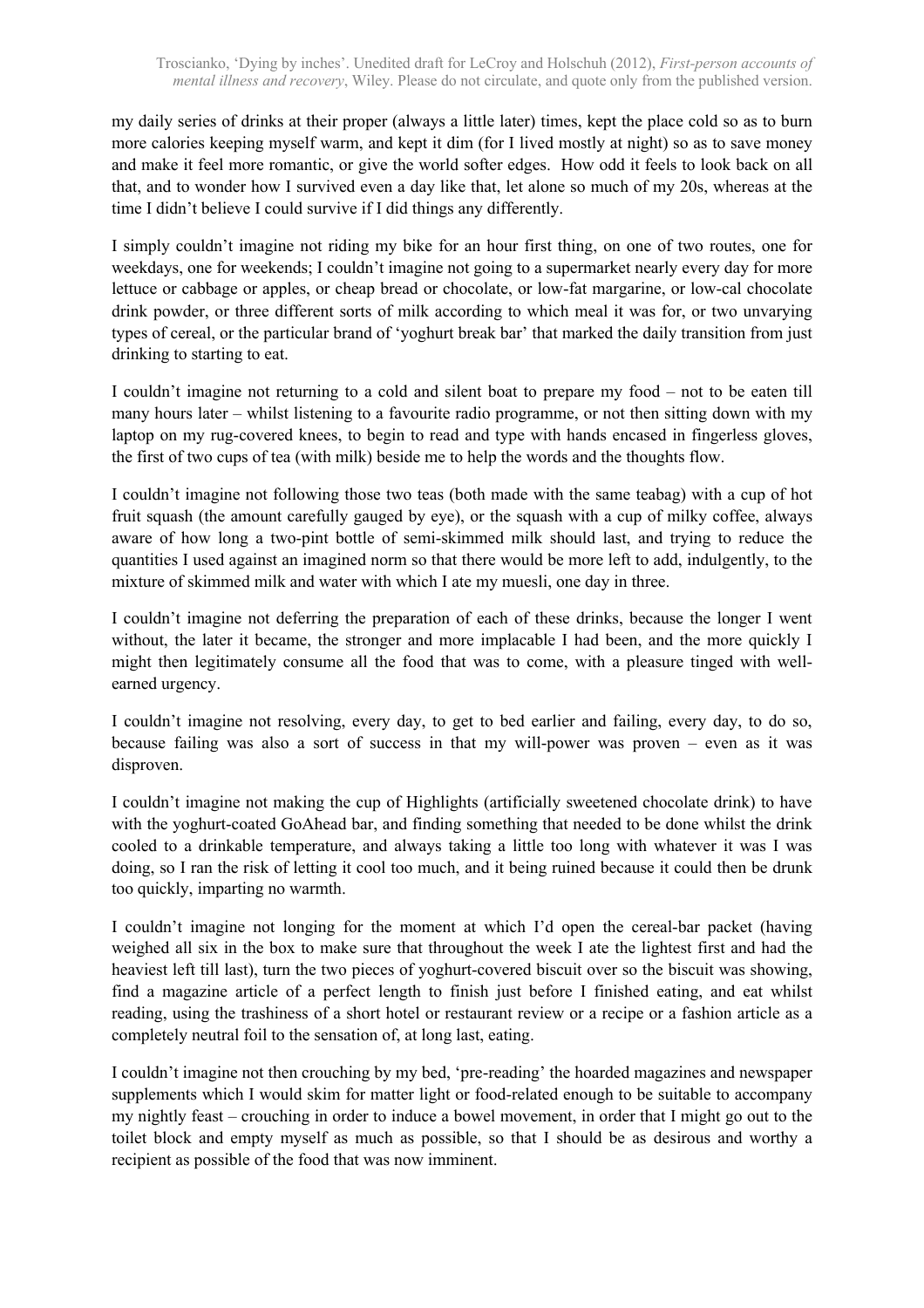I couldn't imagine not wearing myself out with pointless compulsions. On the way to and from the loo I would, in the last year or so of my illness, get caught up in nonsensical obsessive-compulsive habits that I found it impossible to refuse: I had to memorise all the writing on the hand-dryer and the toilet-roll dispenser before leaving, then I had to memorise all the number-plates of the cars parked along the track to the boat, and pause or return (this all in the middle of the night) if I couldn't recite each one back to myself; then I'd often start to worry whether the plants round the boat had been watered recently, and whether they needed slug pellets putting down, and then had to check that my bike was locked securely – all things I never gave a moment's thought until this time of night, just before it was time, at last, to eat.

I couldn't imagine not returning and finally allowing myself to turn on the electric heater, because although I found the cold relatively easy to bear before it was time to eat, I would somehow grow unbearably cold as soon as I began  $-1$  don't know how much because my body then needed its little available energy for digestion, and how much because I couldn't bear the loveliness of eating to be marred in any way by the cold that had plagued me since I'd woken.

I couldn't imagine not being reduced rapidly to cursing rage or tears if anything at all should interrupt this sequence of events, this ascending arc to brief happiness. I couldn't imagine life being bearable without such an internal structure: without each day rising to a peak, but instead just dull flatness with a little bump now and then where meals were. I couldn't imagine that anything but food might constitute a feature in one's mental landscape.

As for the food and the eating itself – it was, like so much in the existence that anorexia creates, a thing of paradoxes. Its perfection mattered more than anything else in life, but I threatened that perfection myself by the compulsion I felt to delay it, suffusing it ever more with guilt and with the sadness of knowing myself incompatible with the rest of the world. I threatened it, too, with my compulsion to record it. For many years I wrote my diary once a day, at varying times, but towards the end I started to find it necessary to write down every aspect of the build-up to eating, and the act of doing so, pausing between bites to take up my pen and scrawl something predictable and nearly illegible. I don't know whether this was because the pleasure of eating grew greater the thinner and more chronically malnourished I became, or because this was just one of the obsessive-compulsive behaviours that took an ever stronger hold over me in the very last months of my illness, as my body and brain shrivelled into the repetitive litanies of thought and action – or whether this was my way of pretending to myself that there was any real pleasure there at all, rather than just a total emptiness that had to be clothed by words in some grander garb. Perhaps all of these.

The things eaten were a paradoxical mixture too. On the one hand they were the ultimate diet foods, the tired clichés of 'moderate' anorexia: lettuce and boiled vegetables, the lowest-calorie margarine to be found, skimmed milk and soya milk, low-fat yogurt, All Bran (fewer calories per 100 g than any other breakfast cereal, as far as I knew, and I'd scoured many supermarket shelves checking). These foods made it possible to enjoy a great deal of eating – the sheer act of filling one's mouth with food, chewing, swallowing, feeling one's stomach fill – without sacrificing too many calories. On the other hand, some of the things I ate were the antithesis of diet foods: a substantial amount of bread (150 g), cheap and filling muesli (100 g), a selection of sickly sweet things making up 850 calories on the night when I didn't eat cereal – a token half an apple preceding instant custard or Angel Delight (a mousse-like sweet dessert, in chocolate, strawberry, butterscotch and other flavours), cakes and biscuits and chocolate – and of course the 450 calories' worth of chocolate on the two cereal nights. These foods were what it was really worth stopping fasting for, because the rapture they imparted was unlike anything else on earth.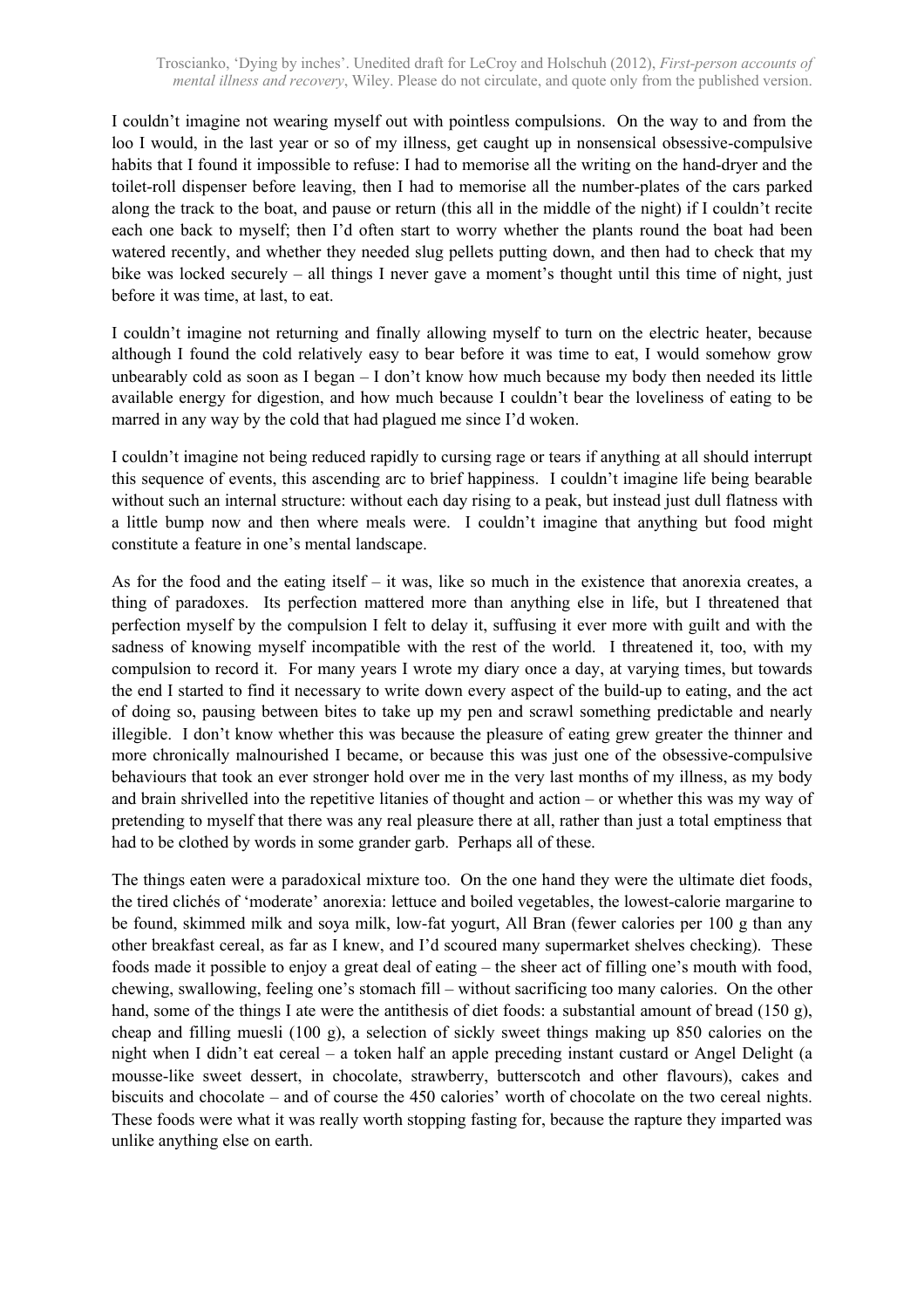How did the 16-year-old who weighed 61 kg (135 pounds) and skipped breakfast turn into the 26 year-old who weighed 38 kg (83 pounds) and whose nocturnal life was nothing but longing for food? The transformation was a gradual, insidious one. I was a happy teenager, working too hard perhaps, but with enough friends and more than enough energy to go out drinking and dancing with at weekends. No one noticed that I started to go to school without eating breakfast, and my family didn't think it anything much out of the ordinary when I refused to go to the canteen at lunchtime, and instead took little bags of dried fruit and nuts to eat secretly in the library. For some time I at least ate dinner with the family in the evening, and they assumed that must be enough to keep me going, and things couldn't be too bad. But when I went travelling in Europe on my own, the summer after my first public exams, aged 16, there was nothing to keep me from eating as little as I liked, ostensibly to save money, and increasingly because I couldn't help it. Restricting what I ate had become an end in itself, and ignoring hunger had become the norm, although I saw how it separated me from the people I met: in my diary I wrote that 'Everyone else is eating dinner – I'm a bit hungry but I shouldn't be – maybe I'll buy some more bread and fruit at the station' (13.07.98). When I returned I'd lost a lot of weight (11 kilos, or 24 pounds, in six months), and my mother, Sue, realised something might be really wrong, as did I: 'I've been looking at myself in the mirror and I've just realised, my body's disgusting. I'm too fucking bony. It's horrible' (13.09.98). Nothing about food was calm or easy anymore: when eating with the family, I'd constantly compare how much everyone ate, and ensure I ate more slowly than everyone else, and I'd avoid eating with others at all, whenever I could. I vacillated all the time between hunger and nausea, between revulsion at my thinness and addiction to it and my hunger, between not caring about the way it was all going and acknowledging the danger. I felt crippled by the confusion of trying to reverse, or at least stop, the process of losing weight which the past six months had been consumed by, but still not quite daring to want to gain weight:

Oh I'm so confused. I don't know whether I want to put on weight or not. I know I don't want to lose any more, that's all I know. Which is a bit ironic because that's what I've been trying so hard for the last six months to do – all my will power's been concentrated on not eating, on refusing desserts and beer, on finding bread and fruit instead of anything else. And now there are no rules that I have to stick to – my self-imposed restrictions are pointless now. So today I've again eaten more (Gayle [my friend] even bought me crisps today – I think she was amazed I allowed her to) and again I feel sick, my stomach feels bloated (if it's shrunk, I don't want to make it bigger); but I look in the mirror, I tell myself I ought to keep on eating. It's just I feel so much better if I don't… Is this anorexia? I'm beginning to wonder. (22.09.98)

My periods, which had only recently started, stopped; I had a stern talking-to from a pastoral tutor at school; I struggled to eat with the family, and my father, Tom, started to bring special meals to my bedroom – peeled apple with sugar, chocolate, boiled eggs. I veered between gratitude and anger, between being a contrite and loving invalid and an angry victim; the crying, the shaking, the wanting to throw up made me hate him for bringing me the food and aware of how wrong everything had gone. I binged, for the one and only time, on chocolate. It never happened again: I despised the weakness of bulimics, who admitted by eating that they couldn't resist their appetites, and fooled themselves that they purified themselves afterwards by getting rid of it. Mine was the infinitely superior power: not to succumb in the first place.

My mother read up on anorexia; I felt my life drifting away from me, and the frightening attraction of quietly wasting away into oblivion. She asked me several times throughout my illness whether I wanted to die, and I always said no. In my diary I mentioned now and then the desire to die, but it was usually only a brief emotional response to the nausea that food induced: 'Tom keeps forcing me to eat Milky Ways and he's about to bring me sausages. I can't bear it, I want to die. I don't want to think, talk, have any contact with, food, ever again. That's why I'm killing myself, I suppose' (17.01.99). When other people told me that they were scared I would die, it always moved me to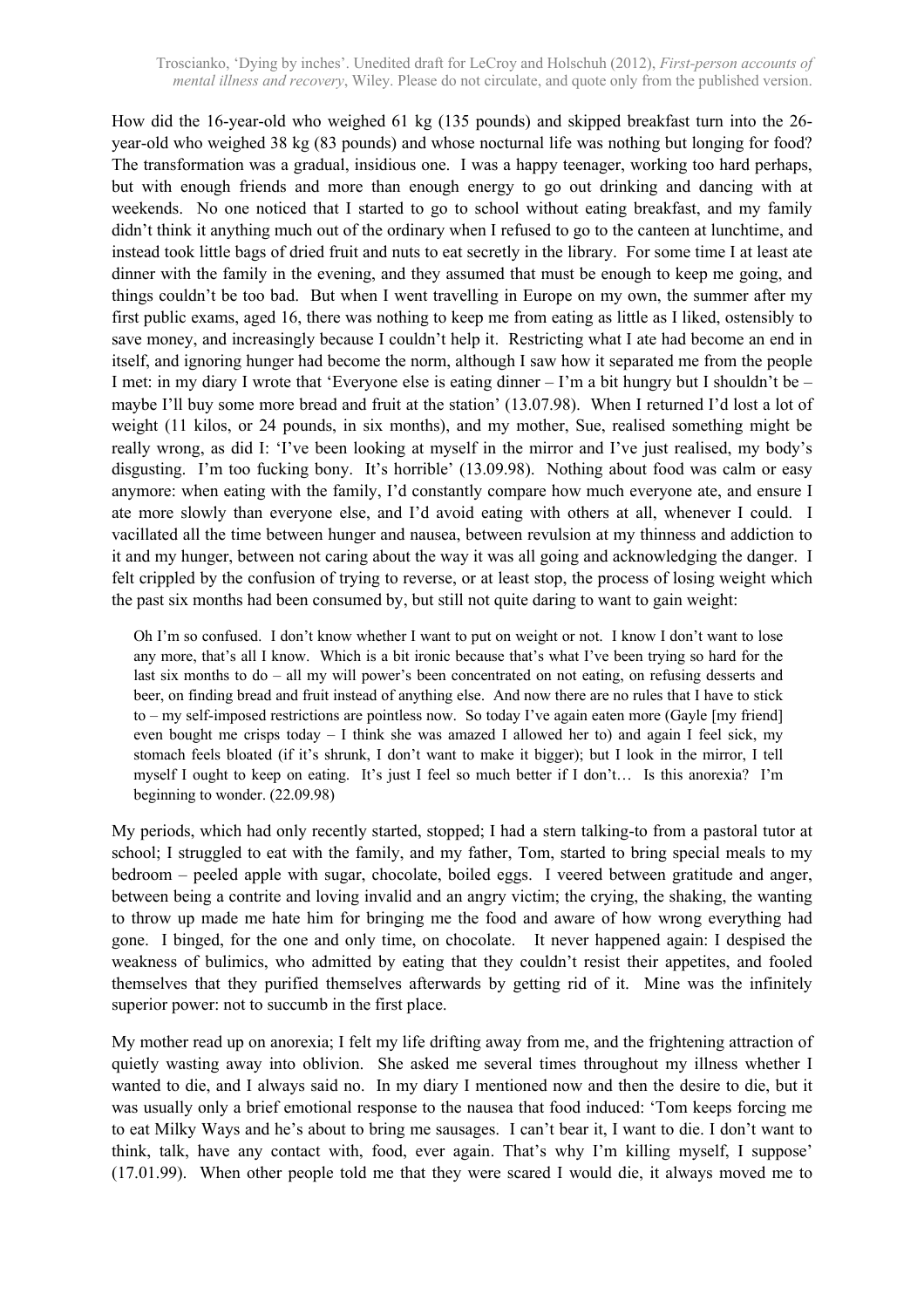improve things, however briefly and minimally. It was hardly bearable when, years later, Adam, my mother's partner, a grown man and not even related to me, emailed me in Germany to say: 'thank you for your lovely email. I cried as I wrote the last one, for I am exceedingly fond of you and hate the thought of you dying. If I can help in any way, including getting on a plane, please let me know. Let's face it, if one of us is going to die, it should be me, since I have done everything useful that I am going to do, whereas you are just stepping off into what should be a fabulous life. May it be so!' (01.03.03). The guilt and sadness of having made kind and loving people feel like that is still hard to bear.

Over the years, the long weariness of starving sometimes made me feel I couldn't be bothered with anything any more, wouldn't ever care about anything any more. But my later routines of perfect food helped ward off that deep tiredness with life, because there was at least one pleasure left, one thing to care about. I had no idea what full or hungry meant any more; I drove away my boyfriend with my physical and emotional coldness. At age 17 I started seeing a child psychiatrist, and made a recovery plan, put on weight (reaching a high-point of 50 kg, or 110 pounds, exactly), went clubbing every weekend, got together with my boyfriend again, drinking instead of eating, juggling exams and piano practice with drugs, being offered a place at Oxford, losing weight again, making determined plans to gain weight, succeeding, delighting in the success that freed me from the grotesquery of anorexia as cliché:

A lazy day – the one burst of activity was cycling to the hospital for my appointment with Dr. Shoebridge, who seemed much reassured by my weight and reports of post-dinner chocolate-eating. We had the shortest session yet – less than half an hour – and we're to meet again in two months' time. It's reassuring to me too, to go there and compare my state to how I was eighteen months ago – I feel in control now, and it's not an illusion anymore. What brought my relief home to me was the smallest thing – he opened the door to the 'weighing room' without knocking and there was another teenage girl in there on the scales, her doctor peering anxiously over her shoulder – and the utter ridiculousness of it all overwhelmed me: we all think we're so new and special and important, we stupid anorexics, but we're not, we're among millions of women equally self-centred and short-sighted, and it's not a clever thing to do. It doesn't make you special. It makes you a tormented bony creature perched on a weighing scale. (21.06.00)

So I went up to Oxford having pleased the psychiatrist with my excellent recovery. At my all-female College I felt instantly out of place, superior intellectually and in life experience. I took pride in being abstemious where everyone else excitedly stayed out and got drunk with new freedom. I was *sensible* in a way more like my pre-teen self, but very lonely. In the second year I moved from longing for my boyfriend's visits to dreading them; I didn't eat breakfast; I ate lunch only when the friend I lived with on the boat was out; I ate less and less and worked more and more, discovered the joy of muesli and chocolate for dinner, 'entirely alone. Nobody knows me. I don't know anything about myself or anyone else' (18.08.02). I went to Germany for nine months in the third year of my BA, having split up with my boyfriend for the last time, and drowned my anguish in hunger, and terrified my parents, and myself. I made, then, my most concerted ever effort to bring about a full recovery – but despite the weight I gained, I lost it again during a miserable summer in Switzerland, and by my final year at Oxford everything was set in the pattern it would retain for the next four years. The rigidness of thought and habit, the mental and behavioural patterns that my starved state made so hard to tackle, were too much for me. Late attempts at compromise, like the plan of my eating with my mother and her partner just on Sundays when at home, were abandoned when my fear of it all week, and my visible suffering throughout the day itself, made it more of a burden for them than a solace. I simply couldn't make it through the pain of a day without the comfort of knowing I had gone hungry and in the end could legitimately eat.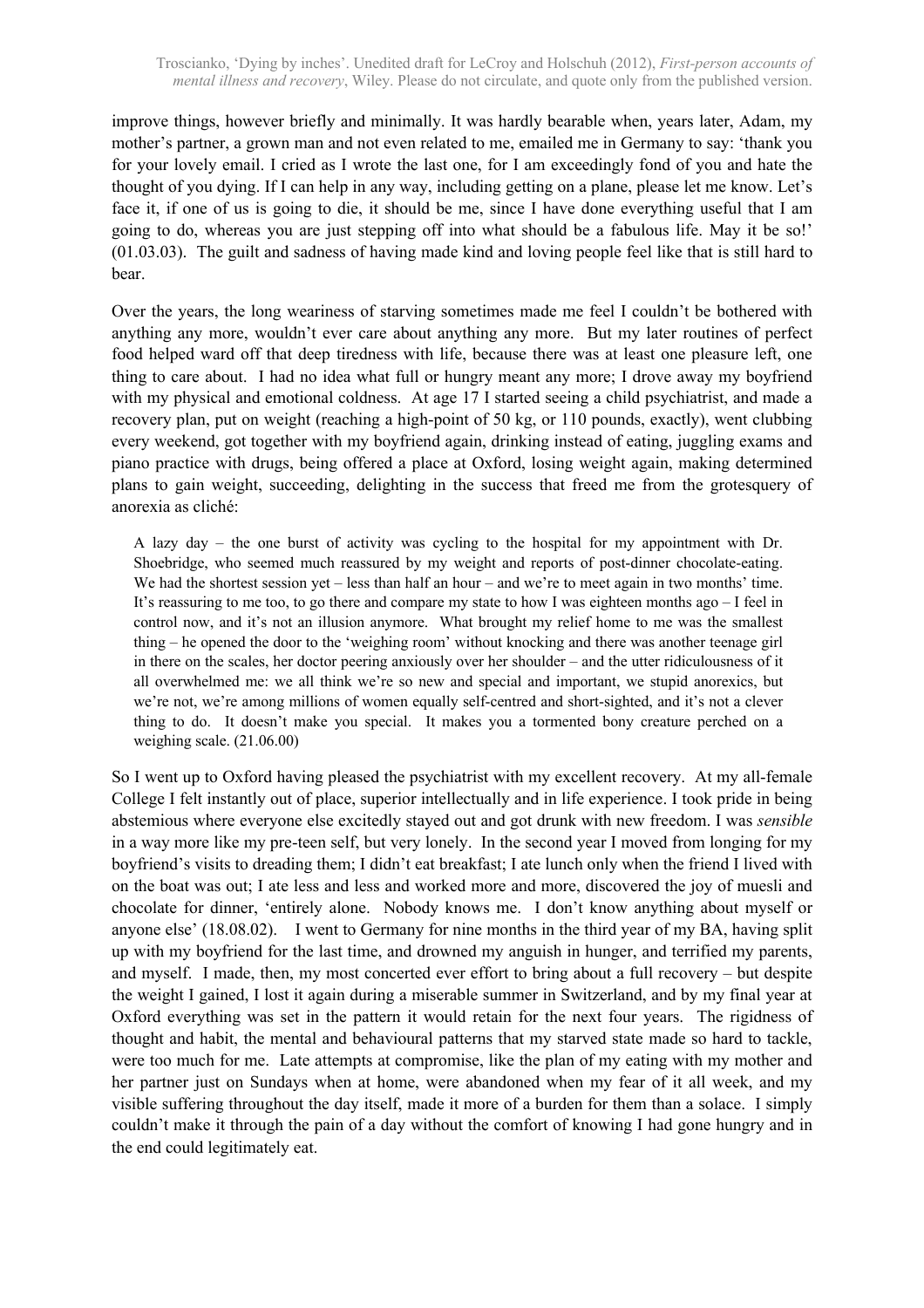No step deeper into illness was noticeable except with hindsight, and each was made inevitable by the ever greater mental rigidity born of malnutrition, which made food the centre of all thoughts and behaviours. Thus everything in the final iteration of my illness had its precursors in more benign variations. The ultimately unvarying alternation of three different 'menus', for instance, was something that emerged out of a less deathly pattern: in the earlier years, one of my meals was proper pasta with a sauce of fried vegetables and crème fraîche and pine kernels, but I gradually found reasons why it would be a nuisance to have to cook – especially when I still lived with my brother, and he might interrupt. Thus cooking was gradually reduced to nothing more than boiling the cabbage or other vegetable to go with my bread and margarine – except when I was at home with my mother and her partner, when I'd cook elaborate and beautiful meals and watch them eat, delighting in all contact with food, and in the vicarious experience of eating I had from watching them eat.

The 'main course' of bread etc. was also a bastardised version of something that had started off quite lovely and ordinary: I remember how back in my school and early university days I used to buy fresh rolls and spread them with butter and cream cheese and a few lettuce leaves and a sprinkling of salt and pepper, and just eat. Then I started to weigh the bread to check I wasn't having too much, and swapped rolls for cheap loaves, and then I swapped butter for margarine. By the time I went to live in Germany, I needed the lowest-fat cream cheese and then watery fromage frais instead; and a couple more years and the 'cheese' had gone altogether, and the calories saved were then transferred to allow me to have 450 of chocolate rather than just 400. I could no longer just spread the margarine on a couple of pieces of bread, either: I had to cut four very thin bread fragments of graded sizes and leave them plain, to pile with vegetables, and have one very thick piece to eat last, which I smeared very thinly with the margarine except in one bottom corner, which I would pile high with most of the 25 grams of it (weighed with electronic scales, with spare batteries always to hand), so that my very last savoury mouthful was an indulgent excess of starchy bread and slimy fat, and a great deal of salt.

I craved salt and still more salt on everything – I knew that this was typical of anorexics, and that it was probably a symptom of all sorts of mineral deficits, but didn't feel shame or anxiety at this, or think of doing anything to deal with the underlying cause. I just felt undebatable need, and ground more and more salt on to everything – and allowed myself two raw cloves of coarsely chopped garlic on muesli nights, just to make it all taste more. The whole 'meal' makes me feel quite sick now even to think of it.

Similar implacable progressions towards the deviant and ultimately unalterable happened with all the other things I ate too: the milk with my muesli shifted from semi-skimmed to skimmed, and was then stretched out with water, and eaten with a tiny teaspoon so that it lasted as long as possible even though I ate (couldn't help eating) as fast as I could, burping in the brief intervals between mouthfuls; a reasonably sensible mixture of bread and savoury biscuits congealed into the collection of the sweetest chocolate-equivalents imaginable.

My meal times had used to be distinct and reasonably normal too: breakfast was abandoned and reintroduced several times over the course of years getting worse and trying to get better again, but lunch was for a long time a separate meal from dinner. Only when I spent nine months in Germany as part of my Modern Languages degree, and taught in a school several mornings a week, and thus had a reason for lunch to be delayed, did it start to creep back and back till it became an integral part of the day's single meal, once all the work was done and I could sink into my mindless magazines and a brief relaxation of my will power.

Naturally these complex necessities made spontaneity impossible, and any extended departure from the boat fraught with difficulties and the paraphernalia of sickness. I couldn't go on holiday without weighing my frail frame down with an enormous rucksack full of kitchen scales and special milks and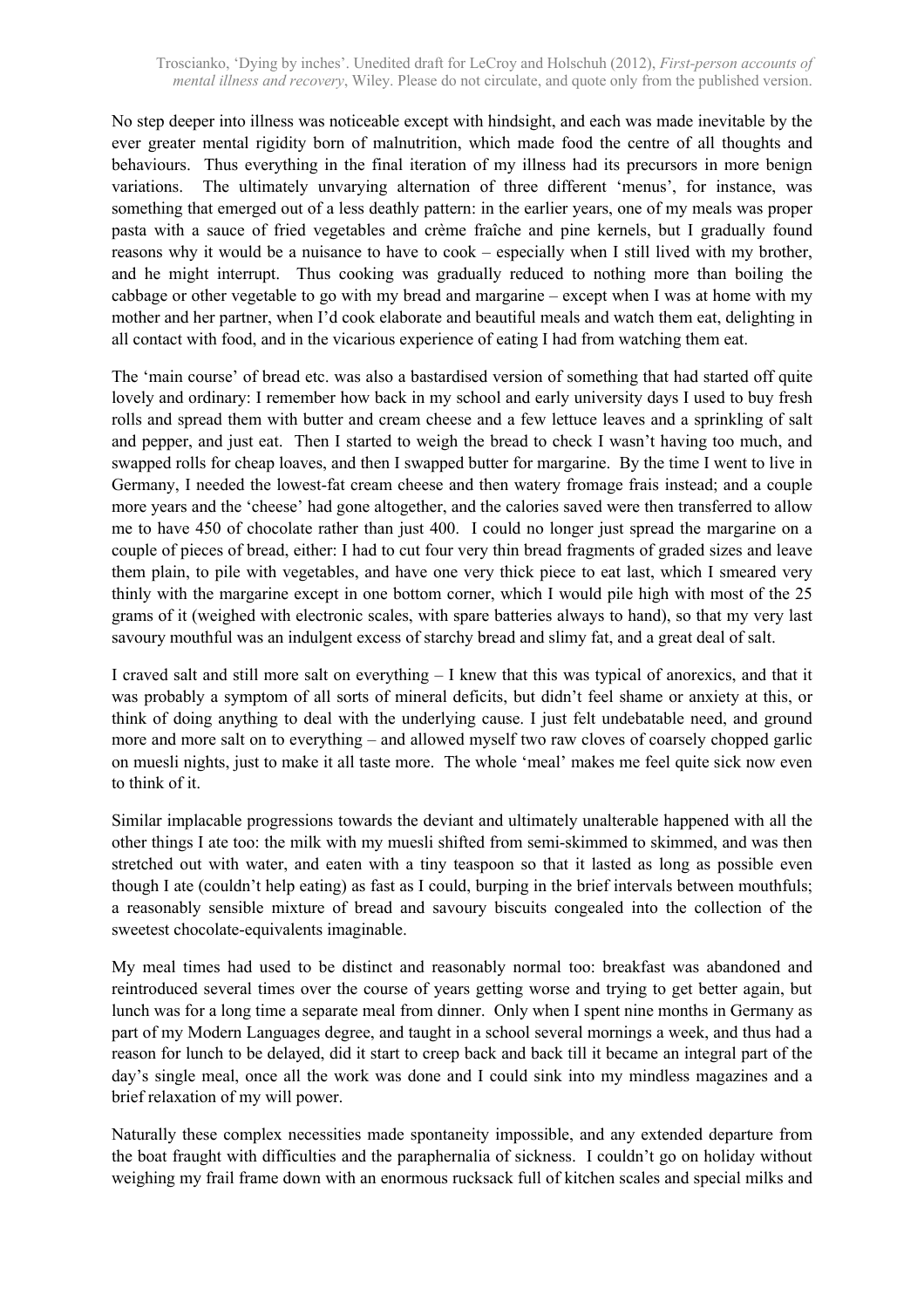cereal bars and cereals and margarine, and lots of books to read for work – because a holiday from work was unimaginable – and hot-water bottle and warm clothes whatever the destination. There wasn't much point in relaxing holidays anyway, since I would sleep all morning and then need to go for a long walk to tire myself and burn some calories, and after all that, even on the Greek islands where we often went as a family, the sun would be too low in the sky for me to be warm enough sunbathing, and I'd be ashamed of my body anyway (even whilst also secretly proud), and then the evening of the others drinking and eating would have to be endured before I could start on my sequence of drinks – sitting out in the mosquito-filled darkness with just a candle or two – and then finally eat again, as it got light. I love sunlight so much – and always have done – that it pains me to think of how many years I spent living mostly in darkness.

Relationships of any degree of intimacy were also made impossible by all of this. I had one long-term boyfriend, a lodger with my father, for about four years starting in the first year of my anorexia, but once I left for university I became ever less able to take time off work for him to visit me, or to go out to eat with him – deferring the pleasure of his visits until a perfect time that never came, because once he was there all I could think of was the time being wasted that could have been used to work, and the food that I couldn't delight in on my own because I had to eat with him. My desire for sex diminished until I found the very idea of it made me sick, and my temper shortened till almost everything he said and did made me snap at him with impatient disdain. Nonetheless, when he officially broke up with me just before I left for my year abroad, I was devastated, and drowned myself in the emotions that welled up with photos of him and the music we'd listened to together, even whilst I starved myself more and more rigidly to stop myself being able to feel anything at all except a constant low ache. Two men, one in Germany and one back in Oxford during my Masters year, were both driven away by my secrecy, my impatience, my sexual deadness and emotional flatness, and my all-encompassing obsession with work.

My anorexia brought me closer to my mother and alienated me from my father. They had separated when I was eleven, but had become better friends over the following years – until their disagreements over how my illness should best be dealt with caused a deep rift again. My mother refused to throw me out of my teenage home, and my father believed she was colluding in my sickness, and that I needed to be sent far away from home and from Oxford (Oxford never was 'home' till I got better and finally grew up enough not to need my mother's home for holidays) in order to be forced to start and new and healthier life.

Ultimately, I don't think any such radical tactic would have made the slightest bit of difference: I would have continued to live in the only way I knew how, with all the more freedom to do so for being in Manchester or Moscow or wherever else. I would visit my father, who lived quite close by, when I was home for the vacation, but neither of us understood the other, and there was nothing we could share except tea or a little wine, and the deep sadness and perhaps residual anger that the prospect of my being like this forever brought him. As a child, when his parents were splitting up, he had used not eating (and not sleeping) as a way of stopping them arguing, but once at boarding school, where no one really cared whether he ate or not, he had learnt to eat normally again. I don't know whether he thought my anorexia was in any sense a (belated) reaction to his and my mother's separation – I'm not sure myself – but in any case, there was with me no such obvious cause: I think I longed to be left alone to do as I pleased rather than seeking to attract attention, and the effect on my parents and their relationship was only negative. I was similarly alienated from my brother, who lived a full and sociable life at university, bought himself a house and a car and started a PhD, and believed that he'd lost his sister forever. My mother's partner found things very difficult too: not just the incomprehension and anger, but also the day-to-day depressive effect of my sleeping most of the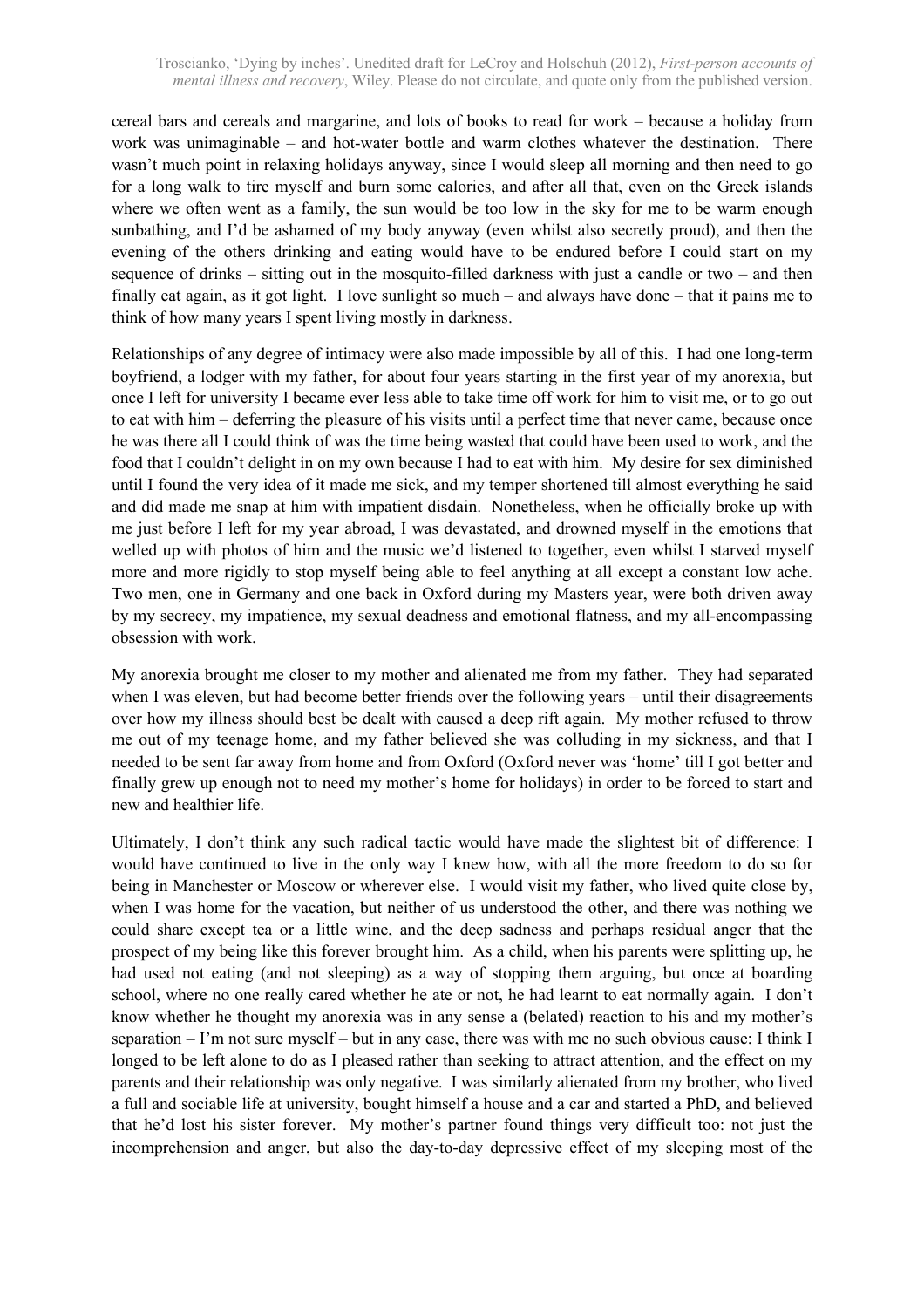daylight hours and sitting at the dinner table unable – or unwilling – to partake. As my mother put it in a radio interview with me:

He got exasperated, and we tried to have a rule that she had to be up by lunchtime, even though we knew she wouldn't eat lunch with us; and even that, she didn't seem able to manage. So imagine the depths of winter, in the city: we've got up at seven, or whenever, and been working, and had our lunch, and by sort of half past three, four o'clock we've done most of our day's work, we're having a cup of tea, Emily finally wakes up. It's already getting gloomy, in December or January; she goes out on her bike, she's terribly terribly thin, puts on layers of clothes, and you *know* she's still going to be freezing cold and need me to rub her hands when she comes back – and she goes out and bicycles for an hour, with no food in her; and then she's back at five o'clock or whatever it is, and her whole day is starting then, in the dark.

My mother was the one person I felt understood me and my inability to change how I was. This wasn't to say that I didn't feel her sadness, or her fear or worry, but she was the only one with whom I could discuss all the dangerous paradoxes of anorexia, all my perceptive reflections on the reality of my situation, and the impossibility of translating that lucidity into any sort of remedial action. Perhaps those analytical yet emotional conversations, and her patience and ability to understand, helped turn the anorexia into a sort of intellectual curiosity, or sheltered me from the full impact of being isolated from the whole world by it, but I don't think so. She had her moments of rage, too, and the rest of the time it was simply a slight softness in a life of hard edges – pain, hunger, fear – to be able to talk to her. I even managed to laugh with her, occasionally, at the sheer ridiculousness of it all: I took her a tiny fruit cake for birthday breakfast one year, and made myself swallow a tiny crumb of brown cake, and a white one of icing and a yellow one of marzipan, and laughed at how grotesquely silly it was, to try to keep myself from thinking of how difficult it was. Since recovering, I've realised that many of the traits my mother has been defined by all her life – valuing her academic work and intellect above all else, suffering guilt at Western wastefulness and over-privilege, not tolerating stupidity or the waste of time – were also those that defined my anorexia, and that maybe this was why we were so close when I was ill.

I had only about three friends, one from school, one from university, and one a former teacher. In their various ways they managed to put up with my weirdness. Everyone else I drifted away from, and barely even felt any regret at doing so. Less and less mattered except the academic work I did and the food I deferred for so long and then ate so feverishly. Emotionally everything was almost entirely flattened by starvation-induced depression and by the starvation-induced irrelevance to me of anything that could not give me the pleasure food did. Anorexia was its own protection from the horror of realising its full awfulness, and only some chance occurrence might now and then shock me into seeing what I was doing to myself with complete and devastated clarity.

One such moment was when I'd returned to a clothes shop to look again at a beautiful chocolate silk shoulderless evening dress which I'd noticed there before, and decided to try it on. The sight of myself there in the harsh changing-room light, my deathlike torso sticking up out of the lovely softness of the dress that I'd never be able to wear because it looked so horrific, because I'd be too cold in it, and because I never went out anyway, made me cry uncontrollably. Any accident or upset in my routine could reduce me to tears and deep despair in an instant:

The day began badly because of the weight [being higher than expected]. And it hasn't improved much. When, this afternoon, I'd just made some tea and then Joly did the same, and I was sitting there listening to him slurp, and feeling quite ill, and unable to drink my own, I began to cry. The very fact of my cup of tea – so long longed-for – being spoilt – and the knowledge of the triviality of this momentous pain – were unbearable. (21.05.04, 43kg)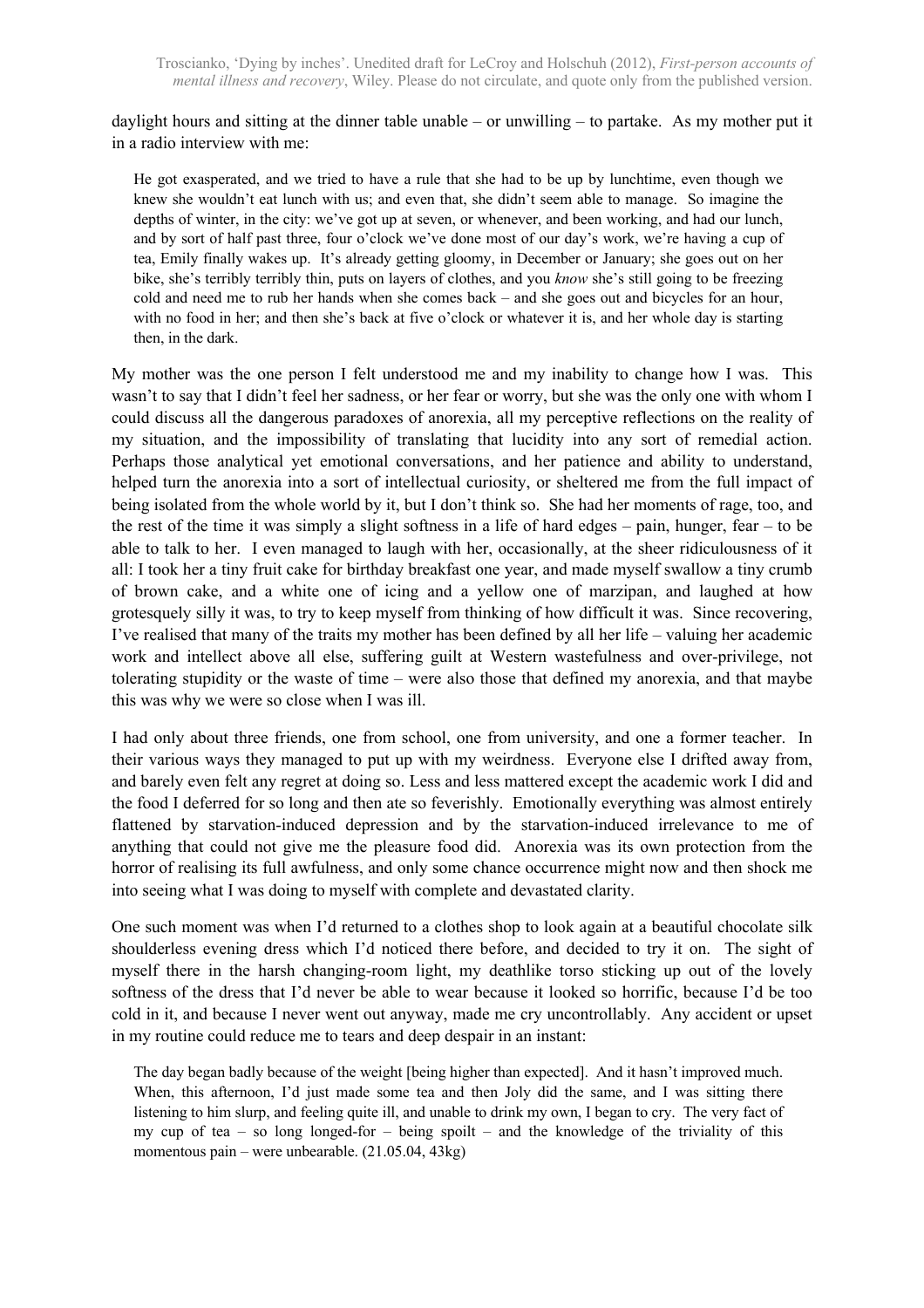And although it never happened, I knew that any physical accident or illness could easily have killed me. When my mother fell off a horse in Corfu and broke her hip, and had a dreadful time in the hospital there, being operated on incorrectly and contracting MRSA, my love for her and pain at her suffering was all the sharper for my terror that she might die before I could eat with her again, and for my knowledge that in her situation I would probably die.

This brings me to the time at which the awareness of what my life had been reduced to started to have an effect. It did so for many reasons, none of which could have sufficed alone, but which taken together made seeking some sort of escape – or at least trying something different, with however little belief that it could help – a necessity. Many of the triggers to awareness came from other people. My mother and her partner were moving out of the house we'd lived in since I was eleven, and realised that they couldn't bear the thought of me – a collection of anti-social habits, food-related secrets, and deadening moods – coming to install myself in their new home. The first I knew of this was during one of my usual Sunday-evening phone calls with my mother, in which I was talking about how I'd have to find a doctor in the new place, and whether I'd bring my bike down each vacation, and the certainty suddenly crystallised for her that 'You are welcome at our new house, but your anorexia isn't.' When she said this, it seemed to me like being rejected by my own mother, and I was devastated and furious that she could presume to draw a meaningless distinction between me and my anorexia, as though there were any way in which I could separate myself from it. In practical terms, her unplanned honesty had the effect of making me proudly pack up all my things and decamp completely to the boat in Oxford, and psychologically it contributed to a vague sense that there was no refuge for me as an anorexic, nowhere except the tiny boat where it was acceptable to live as I did. This didn't immediately make me wonder whether I could live differently – everything in me veered away from the mere hint of that.

But then two friends stepped in. Phoebe, more or less my only friend from my undergraduate days, had previously not noticed that I was really ill: I'd been good at concealing the extent of my thinness and at avoiding situations where eating was necessary, and she'd thought I was just naturally the way I was. But in the last year of my illness, my weight was for the first time consistently below 40 kg (88 pounds) – a boundary that my body had for a long time somehow refused to move below, and which marked a rapid deterioration once crossed – and at last she couldn't help realising. She spent days researching anorexia and treatment possibilities online and by phone, and found an eating-disorders clinic in Oxford (The Centre for Research on Eating Disorders at Oxford, CREDO), and came with me to my doctor to get a referral for a first assessment there, and a prescription for Prozac, which quite quickly, in a small but crucial way, helped to loosen up how I thought and felt. Without her, I would never have known about the treatment-research programme being conducted at CREDO, and would have missed their deadline for accepting new patients. Without the nine months of cognitive behavioural therapy that I received there, I would never have recovered with the completeness that I now have.

One of the many paradoxes of my anorexia was the condition upon which I entered treatment. The programme was an out-patient programme, and since they had no medical support team or medical training themselves they couldn't accept patients with a Body Mass Index of less than 15, because of the significant risk of heart failure and other medical emergencies. When I went for a second assessment session, my BMI was 14.2, which meant that if I wanted to make it on to the programme, I would have to gain 6 pounds (3 kg) in the next seven weeks. My mother was with me, and we were told that the maximum reasonable weight gain I could expect was a pound a week, and that I would therefore have to start immediately, on my own, and be consistently successful – and both of us heard the scepticism in her voice that I would ever do it.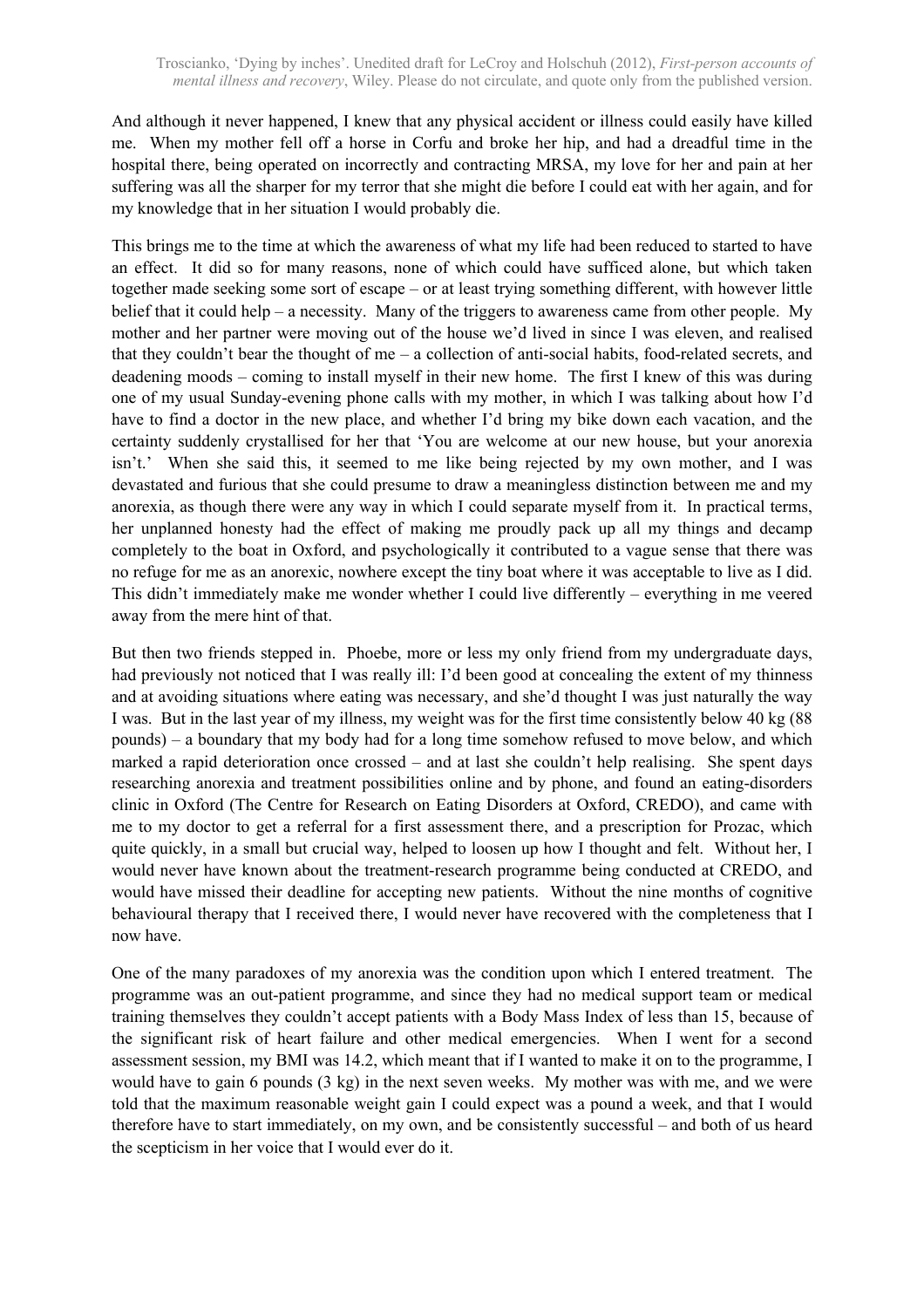Partly I was proud: proud that whilst moving from academic success to academic success I had managed to reach a weight that made me too thin for the anorexia treatment programme. Partly I was angry: this was supposed to be a treatment to make anorexics fatter, and I was told I had to get fatter myself to qualify for it. Partly I was frightened at the alternative prospects: if I didn't do this now, and carried on getting ever so gradually thinner, in the future my only means of recovery would be the shame and complete loss of control that was in-patient treatment (I despised anorexics who were reduced to that even more than I resented the achievement it represented in them) – that, or death, which I occasionally acknowledged to myself as never far off. Partly I was frightened at not knowing whether I could do this now, whether I dared, what would happen if I did.

My other friend, Edmund, came up by train that evening, and we went out and drank wine and talked and talked about whether I could, should, and would really make this decision to change my absolutely unchanging daily diet, and eat enough more to put on those three enormous kilos. After some number of hours it was finally clear that there was no way, any more, of avoiding the momentous necessity of trying something different at last. Edmund came with me then to the supermarket, and wandered round with me suggesting things that might make up the 500 extra calories I'd been told were the right amount to add. I'm not sure why I knew that I wanted to start having breakfast again, and something in the afternoon, rather than just adding the calories to my evening feast, but I was, somehow, sure of that. Perhaps there was still something in me which not only longed for breakfast, but could somehow already imagine the sheer delight there would be in breaking the rule which for years had made it impossible to eat before dawn at the end of a day. We decided on a pain au chocolat for breakfast and a custard tart for a teatime snack, and he bought me four days' supply, because I couldn't bear to spend money on the food (and its effects) I was terrified of. Keeping a meticulous record of everything I spent, and working out monthly and annual totals, and working out what proportion had gone on food, had been a habit since first going up to university, and I couldn't have coped, on top of everything else, with the compulsive calculations about how many loaves of bread, lettuces, or bars of chocolate I could have bought for the same amount as these relatively expensive pastries cost. In my diary that night, Friday  $19<sup>th</sup>$  July 2008, I wrote:

40. 1 kg. 1.27 am: All is changing. All has changed. Today is my last day of starvation – and I feel as though I'm losing, bidding goodbye to, my most beloved companion. Yet already all *has* changed, today hasn't been starvation; I drank so much wine *so* quickly with Edmund, talking about the appointment, the need to reach 42 kg by 4<sup>th</sup> September, the practicalities of how to do it, and now I still feel quite disconnected, weirdly blithe at all the mess here, and I've eaten so much today already – crisps at lunch time, a whole brownie with the coffee we had while waiting for the taxi that never turned up, bread when I got back from seeing Edmund, then the licked lid of the prawn cocktail, then a slice of brie, then a bit of Sue's muesli, then a handful of cooked rice, then finally just now the After Eight I'd taken from the hairdresser and, as ever, left to go squishy and sticky in the depths of my bag – I found it, unwrapped it, ate it, felt an undercurrent of fear – mustn't go down the binge-eating/bulimic route – but mostly the indifference, the ease, the pleasure of eating it. And so – I'm to have a breakfast of pain au chocolat (241 calories), and an afternoon tea of custard tart (235). Edmund had to try to choose stuff for me, and then buy it for me; I couldn't. He's been unimaginably generous. […] Sue got back home at 11ish; we spoke and I told her tomorrow's provisions. I don't know how terrified I am. […] 3:15 am: I should try to record all this as best I can. […] In a way, just in a tiny, scared, guilty, whispering way I'm really looking forward to it, the hot chocolate croissant before my bike ride. Is this really me? What am I turning into? For now, though, lovely low-cal soya milk to finish. Still as me.

In the following months Edmund was unstinting in giving his time, money, and emotional support, coming by train from Bristol to Oxford with more supplies of food and encouragement and analytical or humorous discussion. I never believed that any of this would change anything, but perhaps he knew that it would.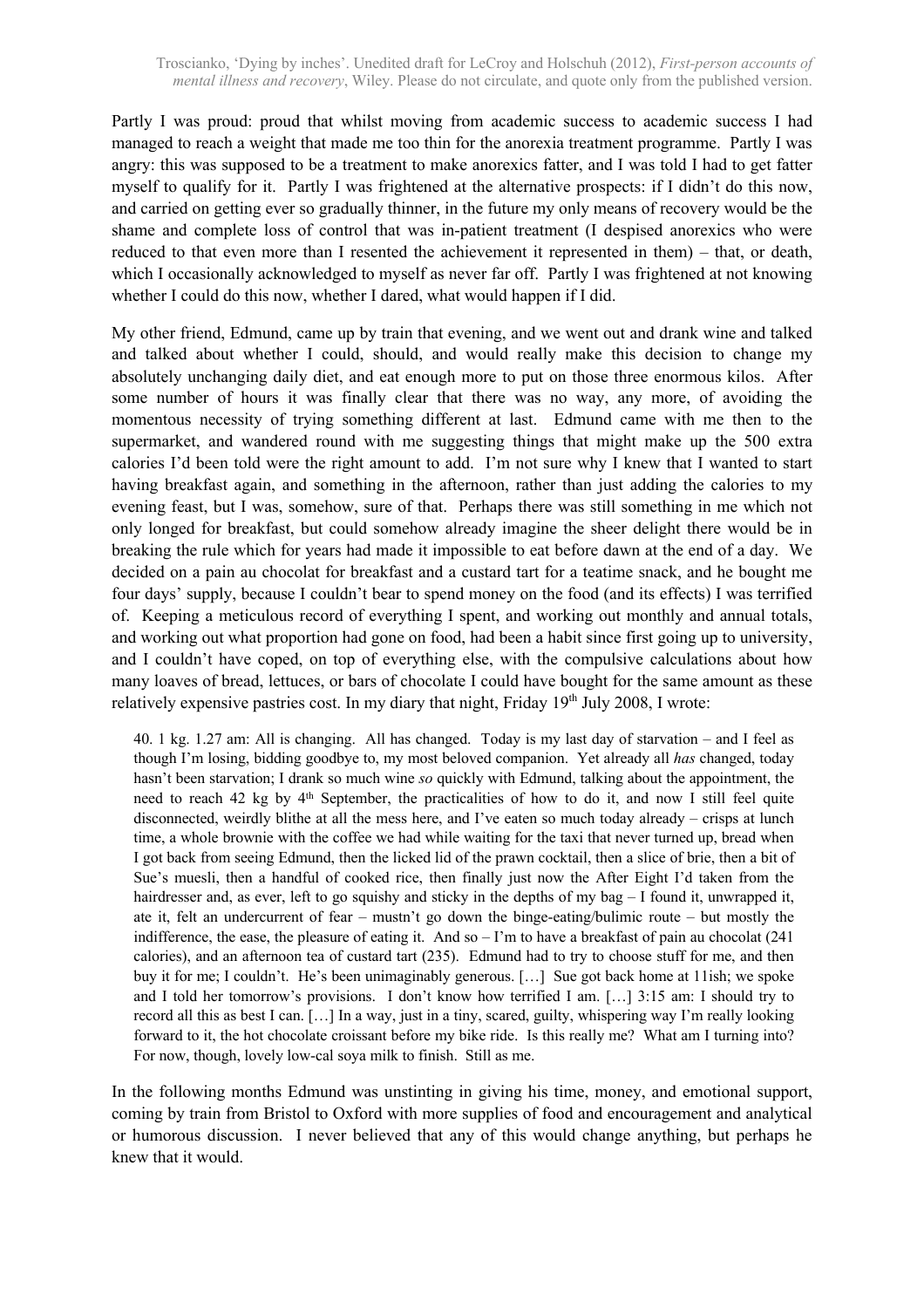Many other things in life conspired to make the decision to eat 500 calories more every day possible, and necessary. Obsessive-compulsive behaviours emerged and worsened with a speed that made me feel I was going mad. Waking up freezing cold to a wintry sunset for a night's work was only slightly more depressing than closing the curtains against a sunny summer morning for a day's sleep. There were episodes like that of the evening dress, in which I became sickeningly aware of the awfulness of my own body. There was a day down by the seaside, on which I sat for hours staring at sand and sea while my mother handed me grapes, and I experienced what it meant to live in the present moment, rather than be eternally deferring pleasure to heighten it – but thereby destroying life by living only in the future, in the brief ending of every day. There was another story in the news about an anorexic academic dropping dead of heart failure whilst carrying heavy bags of shopping up to her flat filled with the mess of hoarded objects. There was the sadness of not going skiing with the family, as I'd so loved to when I was younger, because it was too cold to be bearable, let alone fun, because I couldn't get to bed early enough to make a day's skiing possible, and because I was too weak to ski at all. There was, every single day, the dread, loneliness, and sadness of waking up in the afternoon and contemplating the joyless process of getting up out of the warmth of bed, cycling for an hour, getting trapped in a supermarket looking at labels, returning to make food and work and drink my drinks and work and finally eat my food. Occasionally there'd be a coffee with a friend, acquaintance, or colleague, or during the vacation there'd be dinner to shop for and cook, and a little wine to be drunk whilst the others ate. But I felt the total emptiness of my life every time I woke up to another day of it, and perhaps I knew that nothing could really be worse than this.

That first breakfast may have been the greatest pleasure I've ever experienced. It was a miracle to me. I woke at 2 pm, got my bicycle ready to go out on, lit the oven, and warmed the pain au chocolat. Then I ate it. I ate outside for the first time in years, with fitful sunshine warming me as the dozen delighted mouthfuls of crispy pastry and hot molten chocolate entered my mouth, entered my stomach, and signalled the start of something. I took my plate in, set off on my bike, and the rest of the day was the same as usual, except for the custard tart with my first cup of tea, which I ate quickly and delightedly. The extra eating made remarkably little difference to the rest of my life, given the extreme effort of will and internal negotiation it had taken to make it happen by breaking my so longstanding rules. Throughout the following months, as I negotiated the 'firsts' of recovery – first lunch with family, first birthday meal being able to eat, first steak in a restaurant with my father, first night without chocolate last thing to send me to sleep, first day waking up early in the morning without an alarm – all these rites of passage were striking in their total *ordinariness*. There was still a place for me at the table, there was a new and beloved boyfriend to snuggle up to, there was daylight to wake me. It was almost as though the ten years of impossibility had never been, or as though all through those years something in me had never forgotten how it was to do these things, and had never stopped wanting to, despite the many congealed layers of fear and refusal that I had overlaid that normality with.

A strange little help in the first weeks was that I *lost* weight in the first few days, and then for three weeks or so my digestive system couldn't quite cope with the increase. This felt as though there was some magic that meant I could eat but not gain weight, that I could be brave and do the right thing, but not bear any of the 'costs' of doing so; perhaps, I thought, my body had become so used to the previous amount of food that it had no use for any more. By the time the weight was consistently above 40 kg again, I'd had time to adjust to the new normality, and was able to bear its consequences. I was also deeply moved by the experience of the Western privilege of being able to reject food for all those years and of then finding it still there, ready for the taking, in any form and any quantity I wanted, once I chose to eat again; this tempered my fear with deep gratitude.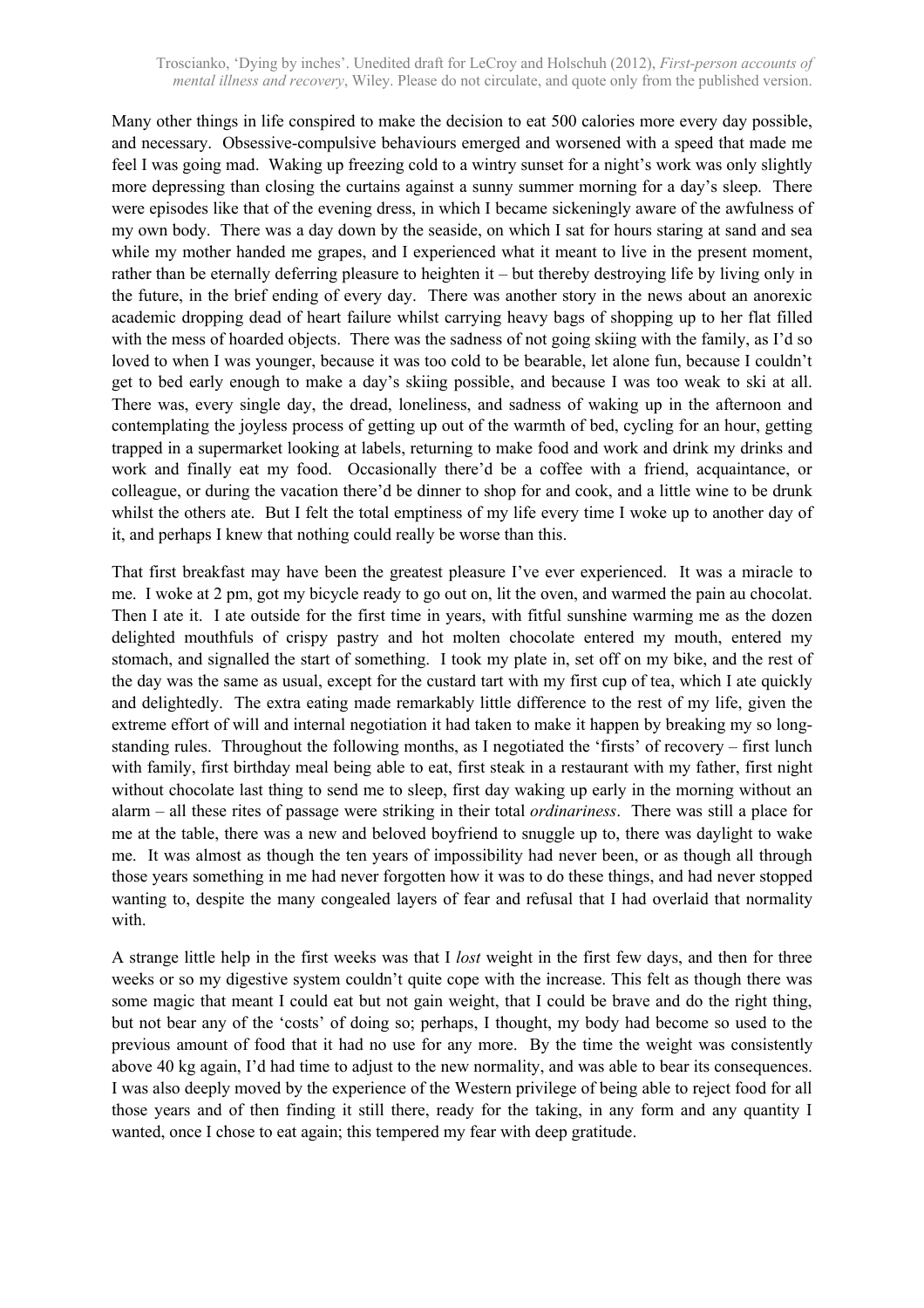That isn't to say that recovery wasn't terrifying, and difficult, at times. The hunger that was unleashed in me almost as soon as I began to eat more was the most frightening thing I've ever felt: now that I was eating, and trying to gain weight, the hunger no longer felt like power, like something chosen; it felt inescapable, uncontrollable, illegitimate, and infinite. I managed to avoid slipping into binge-eating or bulimia, but I'd never understood more clearly why that was where most anorexics end up. In my diary, I wrote:

Once you've opened the floodgates, what is there to stop the great flow of appetite? Only it's not flood gates, it's a small hole that's been opened up in the great dam of self-restraint; and as Sue said in a text this evening, having sent a lovely one this morning, wishing me well in my new life, I should just use the hunger to eat the 500 extra calories, and then stop. And I think that's what I've done.

It took a year, and over 30 kilos (66 pounds) of weight gain, till at last I realised that I wasn't hungry all the time any more, and that I was able to feel actually full, whereas till then I'd had to guess, and pretend, and wonder what it might feel like. In the time of recovery I couldn't stop thinking about food, because nothing was stable or self-evident any more, and because the calmness that I'd created by living at the bare minimum of what would keep me going (physically and emotionally) and my brain working well enough to think and write was completely gone. There were many moments when delight at being 'allowed' to eat more veered into deep nausea, deep internal resistance to anything that felt like being normal, being greedy, or being spontaneous, because all these could be the heralds of a spiral into obesity and a disordered life, and into the vacuum of no longer knowing who I was. There was the terror of feeling emotions again – of falling in love (with the man I now live with) and being initially rejected, and feeling the full depth of the dimensions of life I couldn't control. There were moments of succumbing to the cripplingly low self-esteem, self-loathing even, that my decade of illness had brought about, and that made me question my right to recover. There were chance remarks from other people about its being 'naughty' to eat pudding, or about some meal I'd also eaten having been too big, or about the changes in me and my eating, which threw me off balance and made me scared and miserable. There were times when I couldn't do what my therapist asked me to: couldn't eat within an hour of getting up; couldn't replace my breakfast porridge with something different; couldn't shift the chocolate drink and cereal bar from their position at the start of the evening's eating, even when they'd been made superfluous by all the rest of the things I now ate before them. But I did manage all these things, eventually.

There were other things that I've often heard reported as insurmountable obstacles to successful recovery from anorexia, and which for me simply weren't an issue. I had no trouble in incorporating long-untouched foods into my diet. Indeed, I loved the exploratory attitude of finding silly new toppings for my porridge, or weird cheap snack foods in the supermarkets. I'd been a vegetarian since age 11, but my cravings for meat were such that I soon loved it more than anything else (except chocolate). Partly this ease was due to the fact that my diet had always included very calorific things, so it wasn't a case of moving from one extreme to another. And then, I never planned to eat something and then failed to; I never sat down with food and failed to eat it, except on the occasions when, in company, I'd gone too long without eating, and my hunger had flipped over into nausea, or when there was some emotional tension with others around me. The company of my new boyfriend, who moved in with me six months after I began to eat more, also helped me to exchange the monotony of a private routine for the dynamics of routines shared, and to learn how close a bond food shared can be.

In the early days, the new routine was no more questionable than the old one had been: there was no option but to follow it. All those years I'd intellectually understood the illusory nature of the control I was exerting by not eating when I recognised all the reasons to eat, and now, at long last, I was able to translate this knowledge into positive action: I was able to reverse the polarities of my will power and